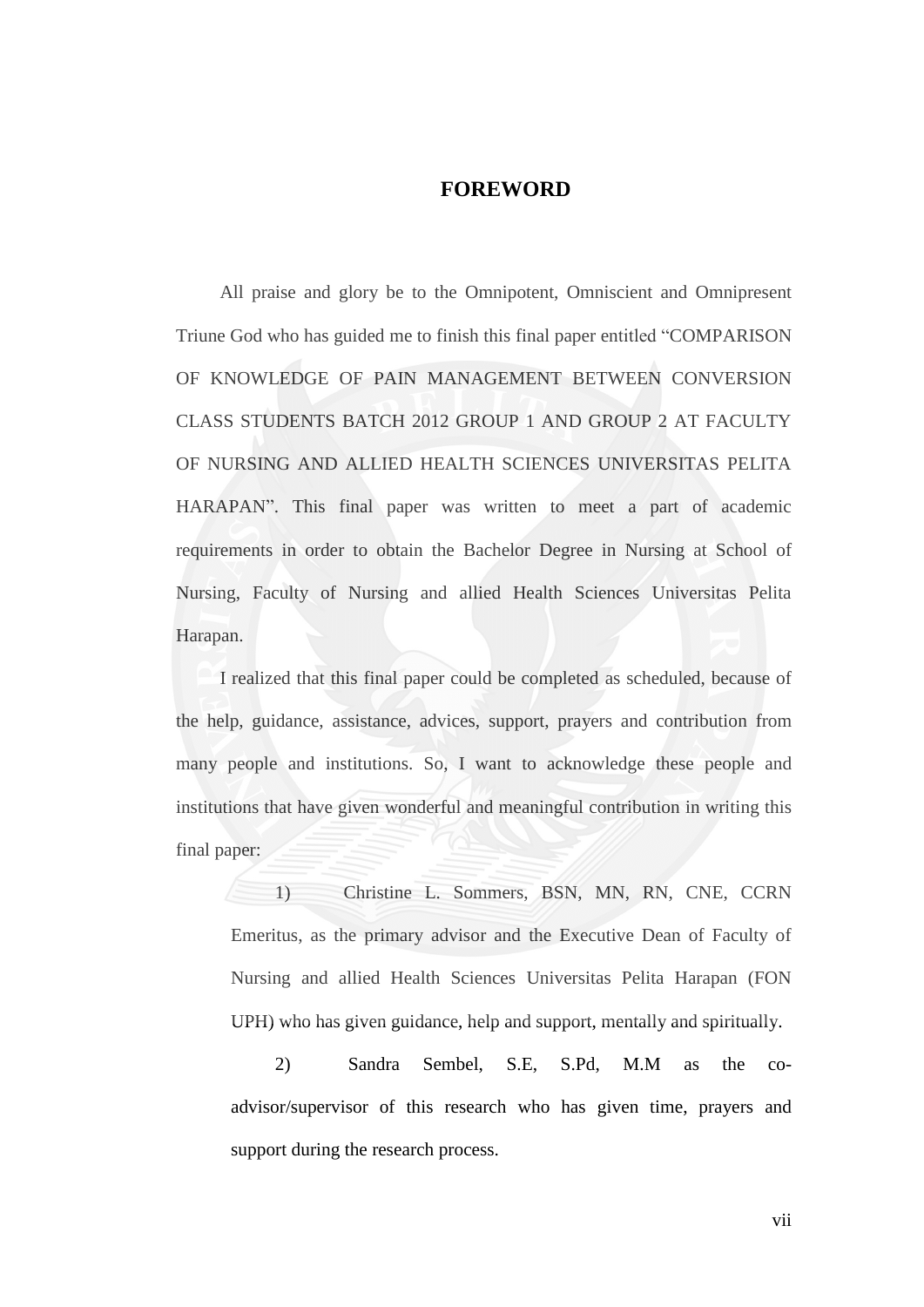3) Yakobus Siswadi, BSN, MSN as the Acting Dean of FON UPH who has helped me for administrative issue regarding this research.

4) Jane Freyana, S.Kp, M.App.Sc, Dr. Dra. Fransiska M. S. Sumartininingsih, S.Kp, M.Pd, and Professor Sheeba Susan Candy, B.Sc (N), M.Sc (N), RN, RM (Former Deans of FON UPH) who have inspired me about how to be a true nursing student.

5) Grace S. Houghty, S.Kp, M.Kep, MBA and Ns. Elysabeth D.T. Tarihoran, S.Kep, M.Kep, Sp.MB who have been my academic advisors and given support, help and encouragement.

6) Sedia Simbolon, B.Sc, MA-NA, Renata Komalasari, S.Kp, MANP, Roswhita Sitompul, S.Kp, M.Kep, Dalmirah Tjakrapawira, BSN, MA-NA, Ni Gusti Ayu Eka, SKM, M.Kes, Ns. Juniarta Sinaga, S.Kep, M.Sc, Ns. Siska Natalia, S.Kep, and Professor Alice Matthew, MBBS, DGO, MD who have given me support and wonderful learning experiences, and also special thanks to Janet E. Weeda, BSN, MSN, RN for enabling me to know what nursing really is. All lecturers, clinical educators, and staff at FON who have been so patient and helpful since I started studying at FON UPH.

7) Cindy Tofthagen, Ph.D, ARNP, AOCNP, FAANP and Susan McMillan, Ph.D, ARNP, FAAN who have allowed me to use the questionnaire in this study.

8) Universitas Pelita Harapan that has given me the opportunity to study in a holistic Christian education approach.

viii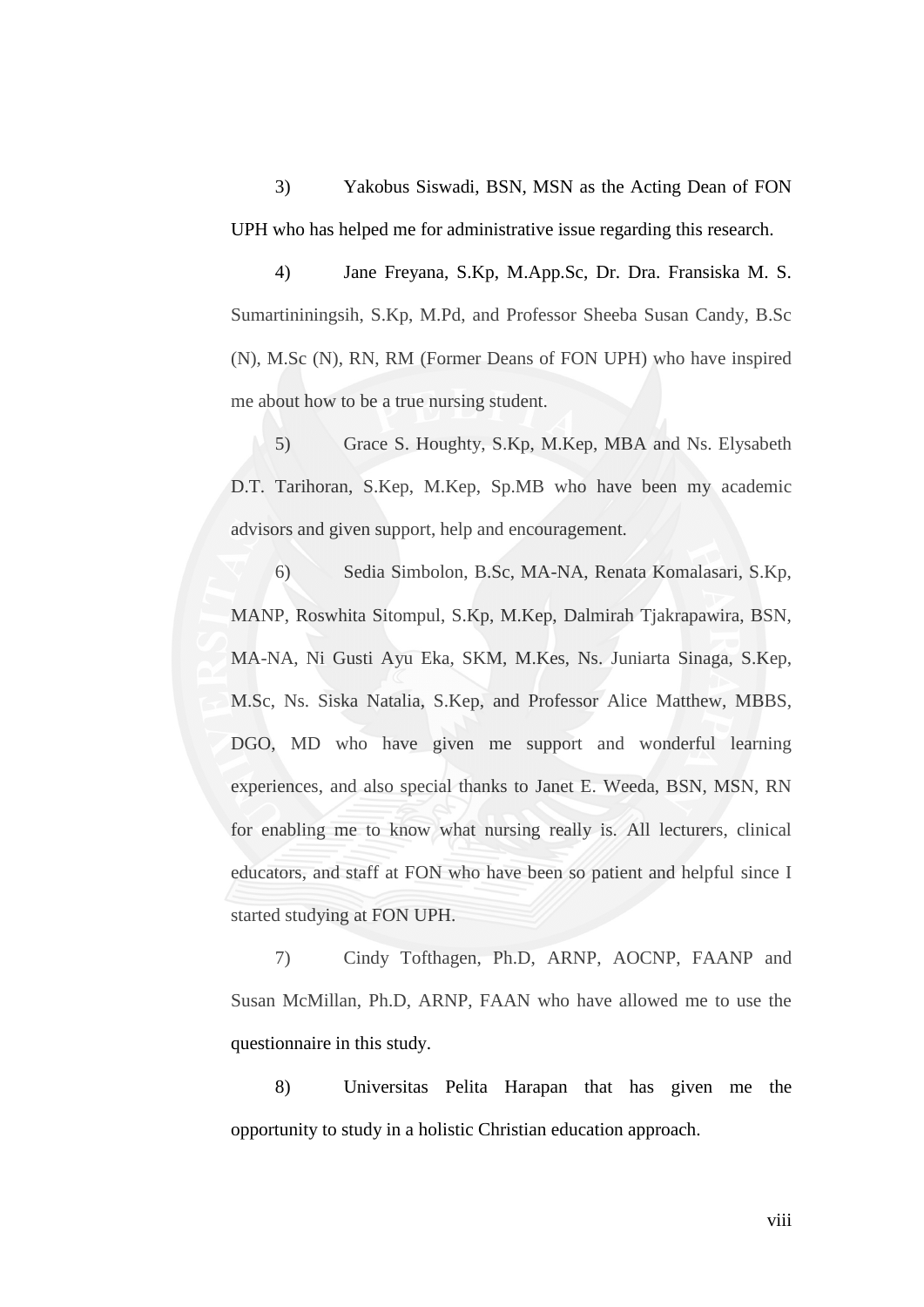9) Siloam Hospitals Group that has provided the scholarship.

10) My beloved parents: Reimy Mamahit and Helly Kaligis, my sisters: Ketlen Mamahit, Livi Mamahit, and Tirsa Mamahit, Amd.Kep, aunt Vonny Kaligis, S.E, aunt Grace and uncle Steven who have filled my life with the grateful moments and powerful prayers.

11) All of my friends at UPH who have been so wonderful. Especially my classmates, Ivan Junio, Ns. Berlin Simamora, S.Kep who have given me the privilege to know what friendship really means. Ns. Silvia Noviyanti, S.Kep and Ns. Kinanthi Lebdawicaksaputri, S.Kep who have contributed in the research related to translation process.

12) The Students of CC Program Batch 2012 Group 1 and Group 2 who have participated in this research.

13) *Tender Loving Community* (TLC *Medis*) Committee of Faculty of Medicine and Faculty of Nursing UPH from 2010 to 2012, my small groups, and also fellows at TLC Medis Bible Study, especially for Junius Hardi, S.T, M.T, M.A who has given a great experience about how to dig the Word of God.

14) My fellows at *Mission Youth for Christ Residence Life*  (MYC-RL) Dormitory from August 2010 – August 2013, residents under my supervision at MYC-RL Male Dormitory (2013 - 2014), fellow supervisors and dorm parents who have faithfully created a wonderful life structure in my life. Special thanks go to Kristiano, S.E who has been a life mentor for me.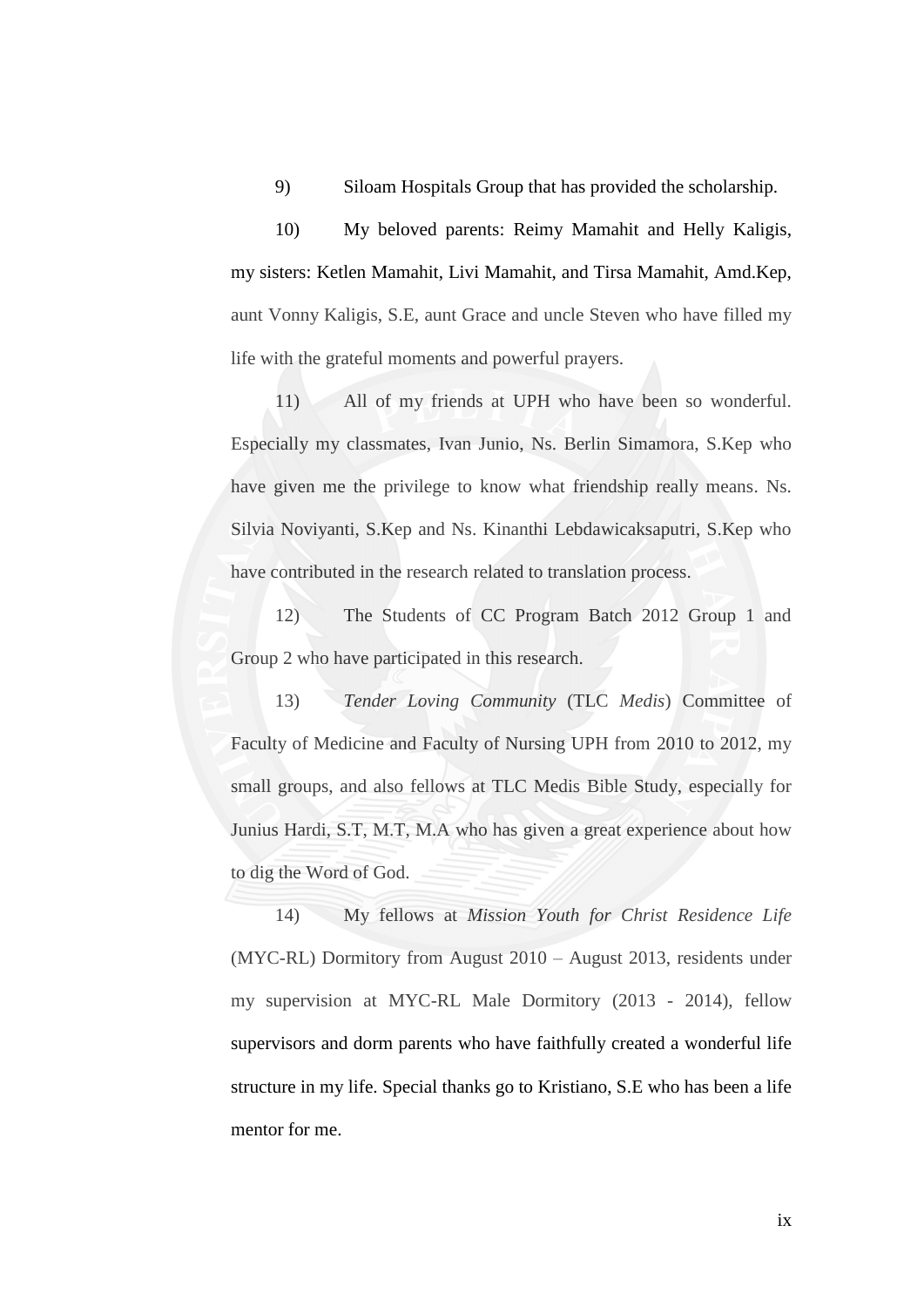15) My fellows at Enrollment Department UPH who have given me the opportunity to learn about how to be a good communicator, negotiator and also the marketing skills which have enriched my knowledge in management. Especially for Pieter Liu, S.E, M.M, Feronica Sevalis, S.Si, M.A, Elsa Gunawan and Angelina Panggabean, Amd who have enabled me to apply my knowledge and skills into the real world, and discussed many things not only about the job itself but more importantly about how to involve God in every small thing we do.

16) All people who have not been mentioned here on the list, but have wonderfully given inspiration, encouragement and prayers for me.

Lastly, I realized that this final paper is not perfect. There are parts that need improvement. I am willing to accept the suggestions and feedback from readers to enrich this final paper. Hopefully, this final paper will be useful for everyone who is reading it.

`

Tangerang, February 2014

Rilly Richard Mamahit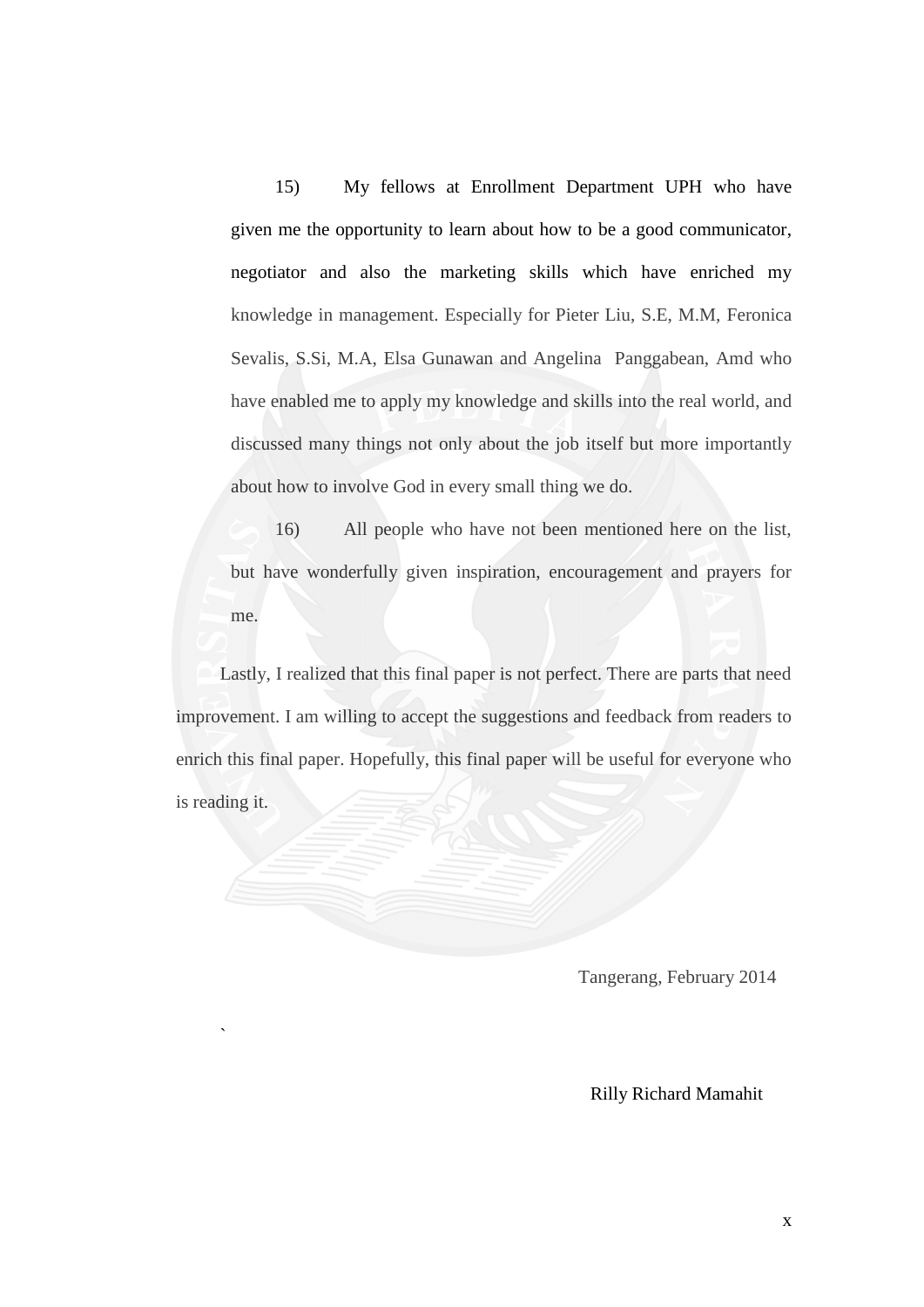#### **TABLE OF CONTENTS**

| <b>COVER PAGE</b> |                                                        |                |
|-------------------|--------------------------------------------------------|----------------|
|                   | STATEMENT OF AUTHENTICITY OF FINAL PAPER               |                |
|                   | <b>AGREEMENT FROM THE ADVISORS OF THE RESEARCH</b>     |                |
|                   | <b>AGREEMENT FROM THE EXAMINERS OF THE FINAL PAPER</b> |                |
|                   |                                                        | vi             |
|                   |                                                        | vii            |
|                   |                                                        | xi             |
|                   |                                                        | xiii           |
|                   |                                                        | xiv            |
|                   |                                                        | XV             |
|                   | <b>CHAPTER I INTRODUCTION</b>                          |                |
| 1.1               |                                                        |                |
| 1.2               |                                                        |                |
| 1.3               |                                                        | 6              |
| 1.4               |                                                        | $\overline{7}$ |
| 1.5               | Research Question, Research Variable and Hypothesis    | 9              |
| 1.6               | The Use of the Study                                   | 11             |
|                   | <b>CHAPTER II LITERATURE REVIEW</b>                    |                |
| 2.1               |                                                        | 13             |
|                   |                                                        | 13             |
|                   |                                                        | 15             |
|                   | 2.1.3 Measuring the Knowledge of Pain Management       | 19             |
| 2.2               |                                                        | 20             |
| 2.3               |                                                        | 23             |
|                   | <b>CHAPTER III RESEARCH METHOD</b>                     |                |
| 3.1               |                                                        | 25             |
| 3.2               |                                                        | 27             |

Page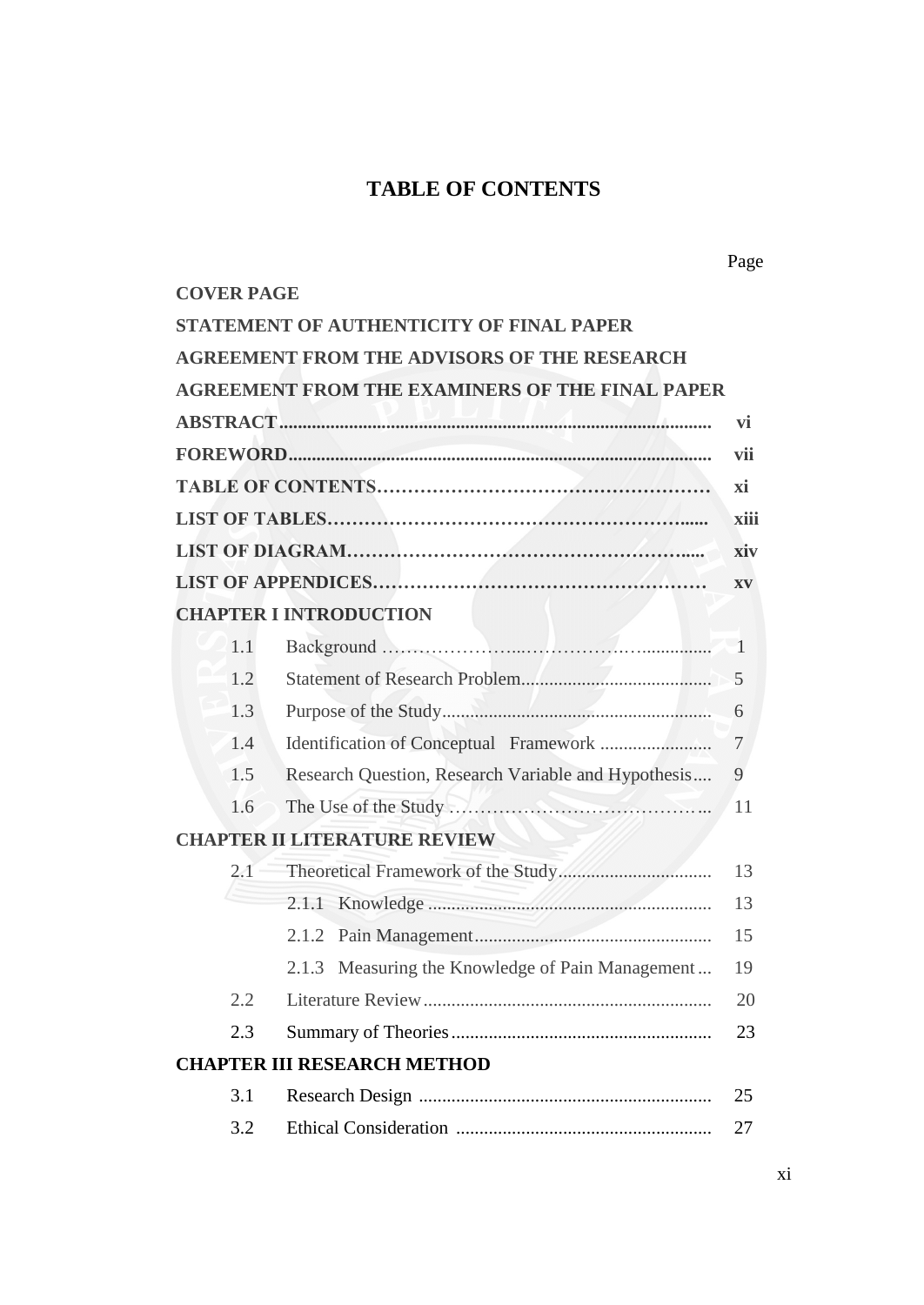| 3.3               |                                                     | 27 |
|-------------------|-----------------------------------------------------|----|
| 3.5               |                                                     | 28 |
| 3.6               |                                                     | 29 |
| 3.7               |                                                     | 30 |
| 3.8               |                                                     | 32 |
|                   | <b>CHAPTER IV RESEARCH RESULTS AND DISCUSSION</b>   |    |
| 4.1               |                                                     | 34 |
|                   | 4.1.1 Knowledge of Pain Management of Conversion    |    |
|                   |                                                     | 35 |
|                   | 4.1.2 Knowledge of Pain Management of Conversion    |    |
|                   |                                                     | 38 |
|                   | 4.1.3 Comparison of Knowledge of Pain Management    |    |
|                   | <b>Between Conversion Class Students Batch 2012</b> |    |
|                   |                                                     | 40 |
| 4.2               |                                                     | 43 |
|                   | <b>CHAPTER V CONCLUSION AND RECOMENDATIONS</b>      |    |
| 5.1               | Conclusion                                          | 45 |
| 2.2               |                                                     | 45 |
|                   |                                                     | 48 |
| <b>APPENDICES</b> |                                                     |    |
|                   |                                                     |    |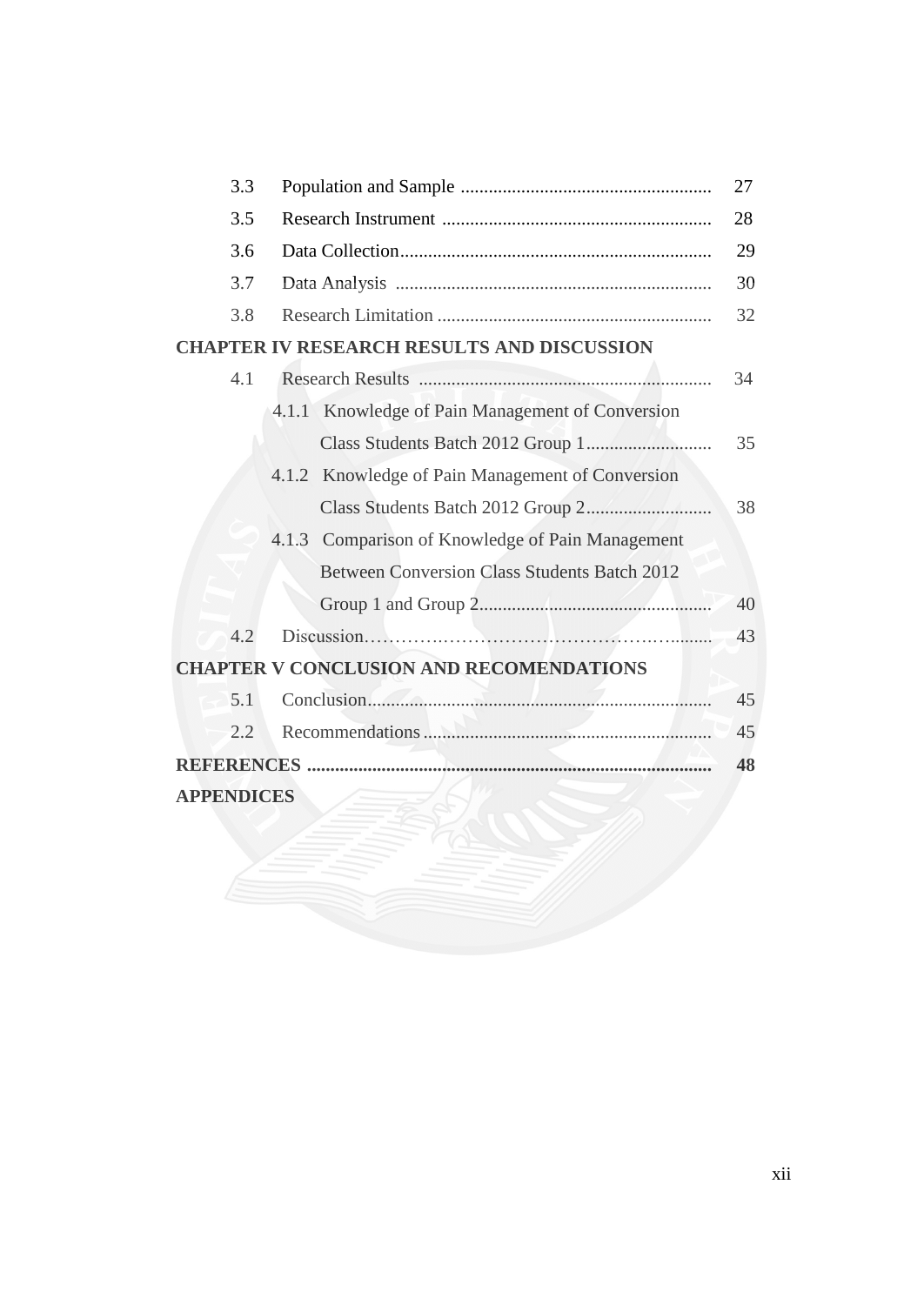## **LIST OF DIAGRAM**

|  | Page |
|--|------|
|  |      |

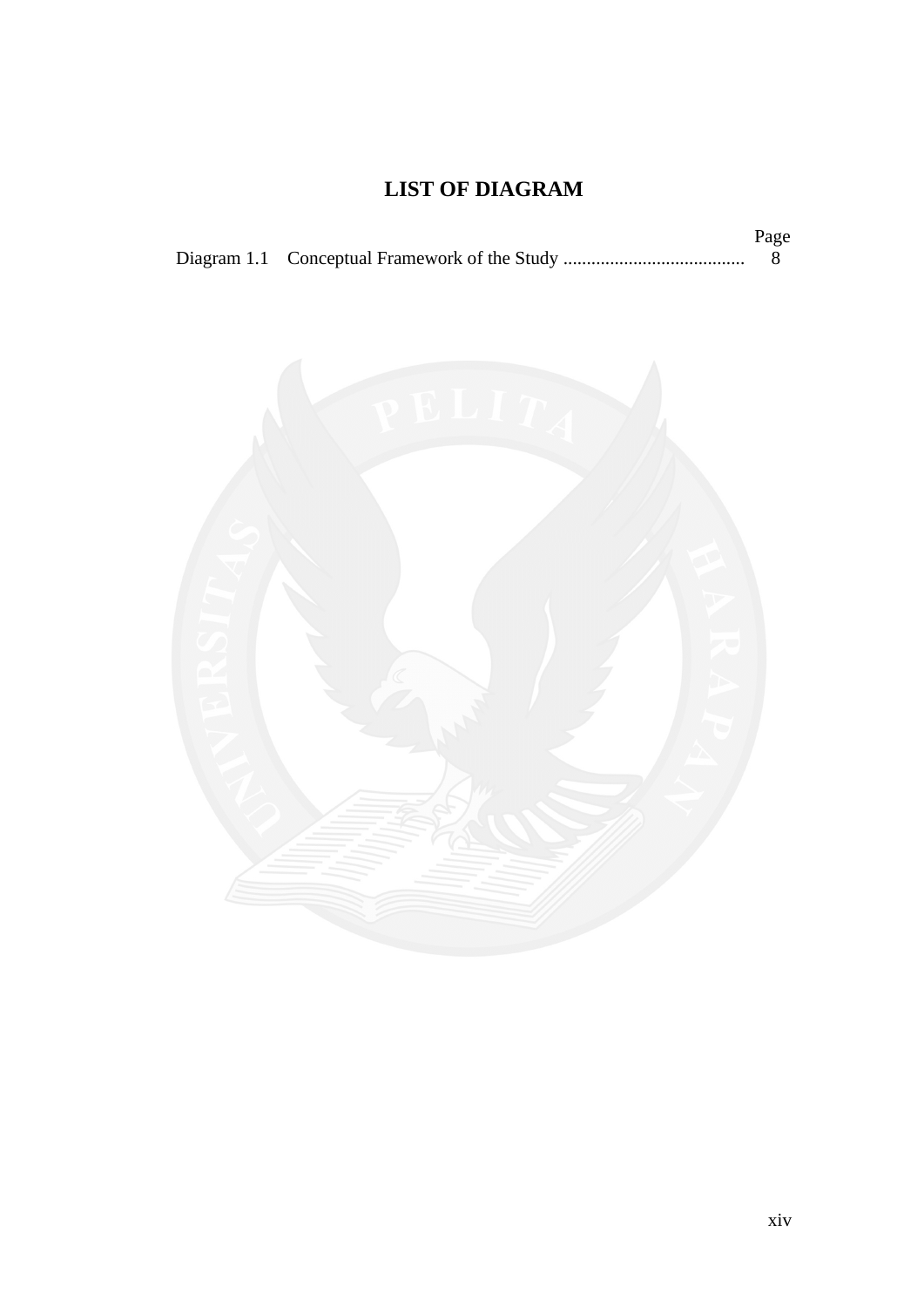## **LIST OF TABLES**

|           |                                                         | Page |
|-----------|---------------------------------------------------------|------|
| Table 1.1 |                                                         | 10   |
| Table 4.1 | Demographic Data Distribution of CC Students Batch 2012 | 35   |
| Table 4.2 | Data Distribution of Knowledge of Pain Management of    |      |
|           |                                                         | 36   |
| Table 4.3 | Area of Least and Greatest Knowledge of CC              |      |
|           |                                                         | 37   |
| Table 4.4 | Data Distribution of Knowledge of Pain Management of    |      |
|           |                                                         | 38   |
| Table 4.5 | Area of Least and Greatest Knowledge of CC              |      |
|           |                                                         | 39   |
| Table 4.6 | Mann-Whitney Test Comparison of CC Students Batch 2012  |      |
|           | Group1's and Group 2's in their Levels of Pain          |      |
|           |                                                         | 40   |
| Table 4.7 | Mann-Whitney Test Comparison of CC Students Batch 2012  |      |
|           | Knowledge of Pain Management Based on Their             |      |
|           |                                                         | 41   |
| Table 4.8 | Questions that were difficult for Students to Answer    | 42   |
|           |                                                         |      |